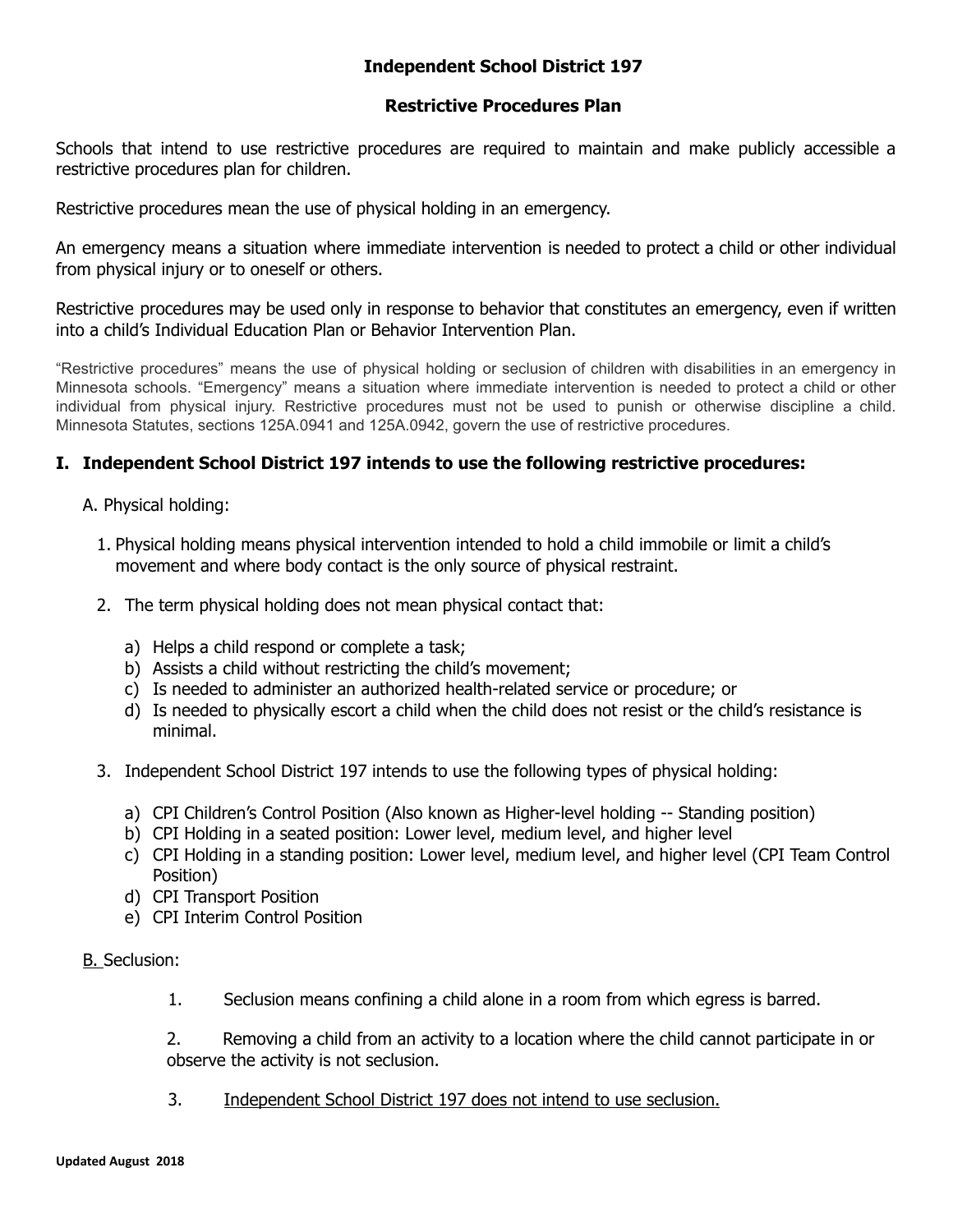### **II. Independent School District 197 will monitor and review the use of restrictive procedures in the following manner:**

Documentation:

- 1. Each time physical holding or seclusion is used, the staff person who implements or oversees the physical holding or seclusion shall document, as soon as possible after the incident concludes, the following information:
	- a) A description of the incident that led to the physical holding or seclusion;
	- b) Why a less restrictive measure failed or was determined by staff to be inappropriate or impractical;
	- c) The time the physical holding or seclusion began and the time the child was released; and
	- d) A brief record of the child's behavioral and physical status.

**(1)** Attached, as Appendix A, is Independent School District 197's forms used to document the use of physical holding or seclusion.

**(2)** This document will be faxed to ISD 197's district office special programs department at 651‐403‐7070 when it is completed by case managers, or emailed to Rachel Johnston, Special Education Coordinator.

B. Post-use debriefings:

1. Each time physical holding or seclusion is used, the staff person who implemented or oversaw the physical holding or seclusion shall conduct a post-use debriefing with the school's principal, assistant principal, director of special education **or**  the assistant director of special education within two school days after the incident concludes to ensure the following:

a) The post-use debriefing will review the following requirements to ensure the physical holding or seclusion was used appropriately:

(1) Whether the physical holding or seclusion was used in an emergency;

(2) Whether the physical or seclusion was the least intrusive intervention that effectively responds to the emergency;

(3) Whether the physical holding or seclusion ended when the threat of harm ended and the staff determined that the child could safely return to the classroom or activity;

- (4) Whether the staff directly observed the child while physical holding or seclusion was being used;
- (5) Whether the documentation was completed correctly;
- (6) Whether the parents were correctly notified;
- (7) Whether an IEP team meeting needs to be scheduled;
- (8) Whether the appropriate staff used physical holding or seclusion; and
- (9) Whether the staff that used the physical holding or seclusion was appropriately trained.

2. If the post-use debriefing determines the physical holding or seclusion was not used appropriately, Independent School District 197 will ensure immediate corrective action is taken, such as, but not limited to:

- a) Re-training / re-certification in CPI Nonviolent Crisis Intervention
- b) Disciplinary action
- c) Coaching

Oversight committee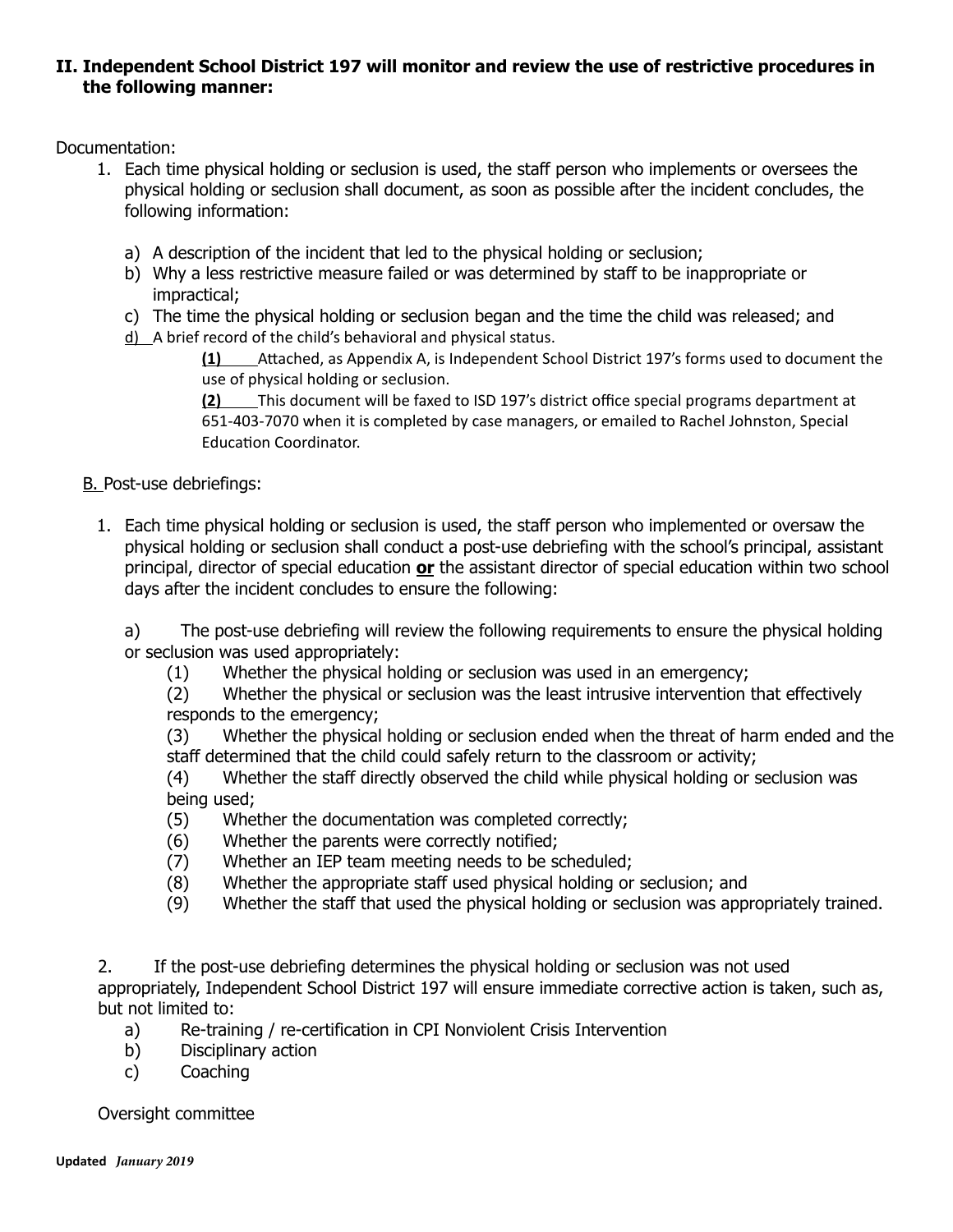- 1. Independent School District 197's oversight committee consists of the following individuals:
	- a) Director of Special Education
	- b) Special Education Coordinator
	- c) Elementary Building Principal
	- d) Secondary Building Principal
- 2. Independent School District 197's oversight committee meets quarterly.
- 3. Independent School District 197's oversight committee will monitor the following:
	- a) Review of the post-use debriefings,
	- b) Ensure training is provided as needed
	- c) Ensure IEP meetings are timely conducted

## **II. Independent School District 197 received training in the following skills and knowledge areas:**

A. Positive behavioral interventions

1. PBIS is a broad, comprehensive approach that includes individual through systemic applications. Strategies, skills, interventions, and techniques taught within the Nonviolent Crisis Intervention® training program can be used by individual staff members as well as by a team of responders. Implementation of the program's ongoing Training Process is designed to achieve culture change throughout an organization. PBIS has a prevention focus (primary, secondary, and tertiary levels). The Nonviolent Crisis Intervention® program produces outcomes in all three prevention categories:

- Decreasing the number of new cases of problem behavior.
- Decreasing the number of existing cases through specialized supports for "at-risk" individuals.
- Decreasing the intensity, duration, or frequency of complex long-standing behaviors that put an individual at risk for significant emotional and social failure.

PBIS encourages a collaborative team-driven approach, implemented by all parties involved. CPI's programs support a collaborative approach to crisis de-escalation. Team intervention strategies are discussed for both verbal de-escalation and physical intervention. As part of the staff debriefing process outlined in the Postvention unit, team members discuss the successes and challenges they faced and plan to strengthen their team response for the future.

2. Independent School District has four certified CPI trainers employed within the district:

a) Kristine Boyles, Autism Specialist -- Early Learning, training certificate number: 1324003

b) Rachel Johnston, Special Education Coordinator, training certificate number: 1031079

c) Courtney Finn, Special Education Teacher, training certificate number: 825482

d) Kelli Kiedrowski, Behavior Specialist, certificate number 1270497

3. A record of staff trained in CPI Nonviolent Crisis Intervention will be kept in the district office and may be viewed upon request. It includes the staffs' position, hours of training, and their training date.

B. Communicative intent of behaviors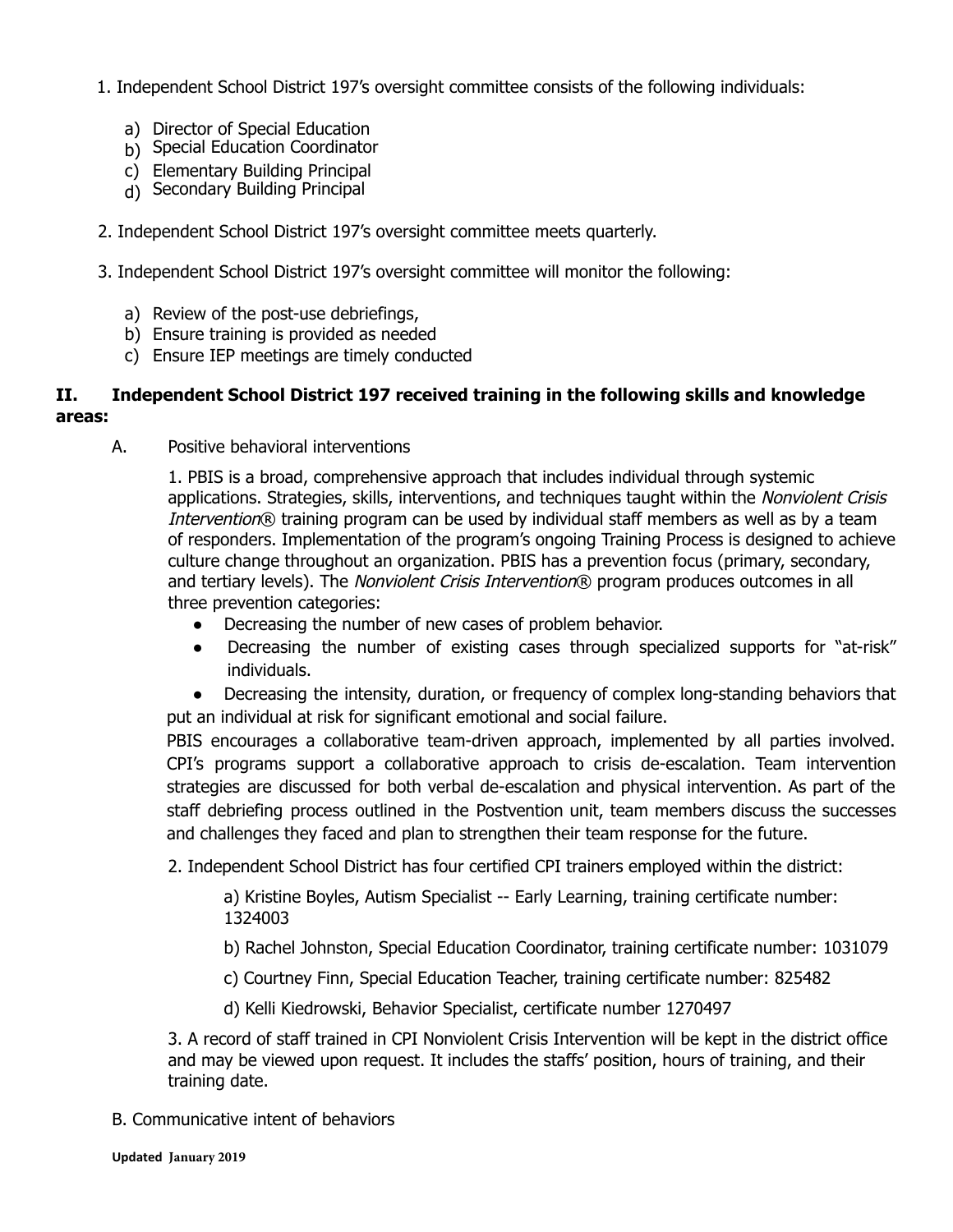1. The Communicative intent of behaviors underlies the foundational unit of the Nonviolent Crisis Intervention® program, the CPI Crisis Development Model. This premise is also looked at in the units on nonverbal, paraverbal, and verbal communication in terms of both a staff member's behavior and that of the individual being served. Empathic Listening is another area where staff are encouraged to "listen to the behaviors" and focus not only on facts but feelings and what might be the underlying message the person is attempting to communicate.

2. Independent School District has four certified CPI trainers employed within the district:

a) Kristine Boyles, Autism Specialist -- Early Learning, training certificate number: 1324003

b) Rachel Johnston, Special Education Coordinator, training certificate number: 1031079

c) Courtney Finn, Special Education Teacher, training certificate number: 825482

d) Kelli Kiedrowski, Behavior Specialist, training certificate number 1270497

3. A record of staff trained in CPI Nonviolent Crisis Intervention will be kept in the district office and may be viewed upon request. It includes the staffs' position, hours of training, and their training date.

C. Relationship building

1. Relationship-building is a thread woven throughout the Nonviolent Crisis Intervention ® training program. If staff have strong relationships with the individuals they serve, they are more likely to be successful in recognizing anxiety, avoiding power struggles, and setting limits that will be meaningful for a specific individual. Relationship building is addressed most directly in the sections of the program on Empathic Listening and the Integrated Experience (the concept that the behaviors and attitudes of staff affect the behaviors and attitudes of students and vice versa).

2. Independent School District has four certified CPI trainers employed within the district:

a) Kristine Boyles, Autism Specialist -- Early Learning, training certificate number: 1324003

b) Rachel Johnston, Special Education Coordinator, training certificate number: 1031079

c) Courtney Finn, Special Education Teacher, training certificate number: 825482

d) Kelli Kiedrowski, Behavior Specialist, certificate number 1270497

3. A record of staff trained in CPI Nonviolent Crisis Intervention will be kept in the district office and may be viewed upon request. It includes the staffs' position, hours of training, and their training date.

D. Alternatives to restrictive procedures, including techniques to identify events and environmental factors that may escalate behavior

1. Prevention and early intervention is the primary focus of *Nonviolent Crisis Intervention*® training. Participants learn to identify Precipitating Factors, or internal/external causes of acting-out behavior. In addition to stressing the importance of recognizing early warning signs and precipitants to acting-out behavior, the program also addresses the continued use of CPI Personal Safety Techniques (SM) as an alternative to the use of restraint and seclusion.

2. Independent School District has four certified CPI trainers employed within the district:

a) Kristine Boyles, Autism Specialist -- Early Learning, training certificate number: 1324003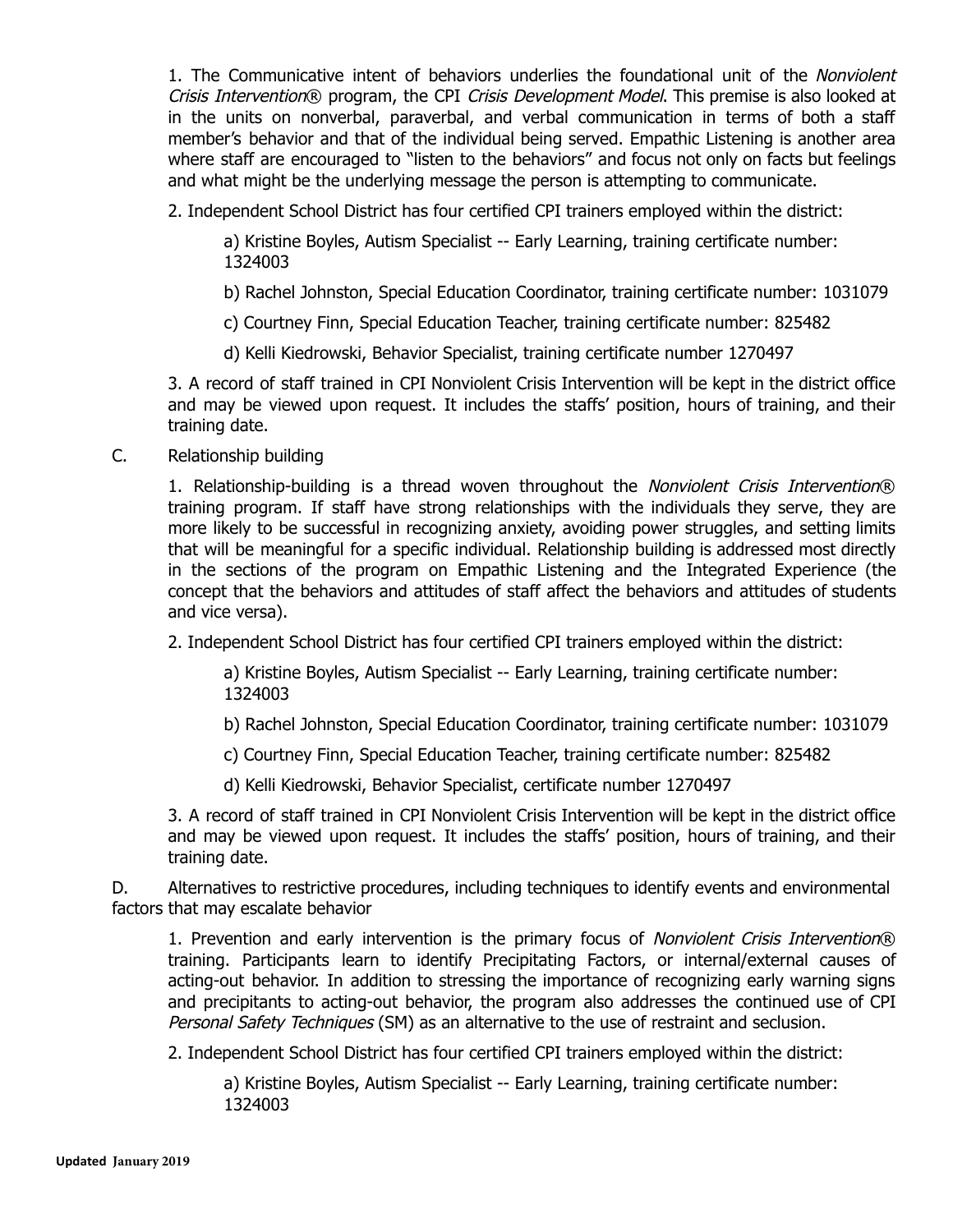b) Rachel Johnston, Special Education Coordinator, training certificate number: 1031079

c) Courtney Finn, Special Education Teacher, training certificate number: 825482

d) Kelli Kiedrowski, Behavior Specialist, certificate number 1270497

3. A record of staff trained in CPI Nonviolent Crisis Intervention will be kept in the district office and may be viewed upon request. It includes the staffs' position, hours of training, and their training date.

### E. De-Escalation methods

1. The Nonviolent Crisis Intervention® training program addresses both verbal and nonverbal de-escalation strategies. Three-fourths of the program focuses on steps to take toward de-escalation and learning to prevent future occurrences of acting-out behavior.

2. Independent School District has four certified CPI trainers employed within the district:

a) Kristine Boyles, Autism Specialist -- Early Learning, training certificate number: 1324003

b) Rachel Johnston, Special Education Coordinator, training certificate number: 1031079

c) Courtney Finn, Special Education Teacher, training certificate number: 825482

d) Kelli Kiedrowski, Behavior Specialist, certificate number 1270497

3. A record of staff trained in CPI Nonviolent Crisis Intervention will be kept in the district office and may be viewed upon request. It includes the staffs' position, hours of training, and their training date.

#### F. Standards for using restrictive procedures

1. The Nonviolent Crisis Intervention® training program teaches the use of restrictive procedures only as a last resort. Additionally, CPI recommends that all staff regularly practice all skills taught throughout the program, including the use of physical restraint.

2. Independent School District has four certified CPI trainers employed within the district:

a) Kristine Boyles, Autism Specialist -- Early Learning, training certificate number: 1324003

b) Rachel Johnston, Special Education Coordinator, training certificate number: 1031079

c) Courtney Finn, Special Education Teacher, training certificate number: 825482

d) Kelli Kiedrowski, Behavior Specialist, certificate number 1270497

3. A record of staff trained in CPI Nonviolent Crisis Intervention will be kept in the district office and may be viewed upon request. It includes the staffs' position, hours of training, and their training date.

### G. Obtaining emergency medical assistance

1. Throughout the CPI program, team interventions are discussed. One of the duties of auxiliary team members (staff members not directly involved in restraining a child) is to recognize the need for additional assistance and to summon appropriate assistance, which may include medical personnel.

2. Independent School District has four certified CPI trainers employed within the district:

a) Kristine Boyles, Autism Specialist -- Early Learning, training certificate number: 1324003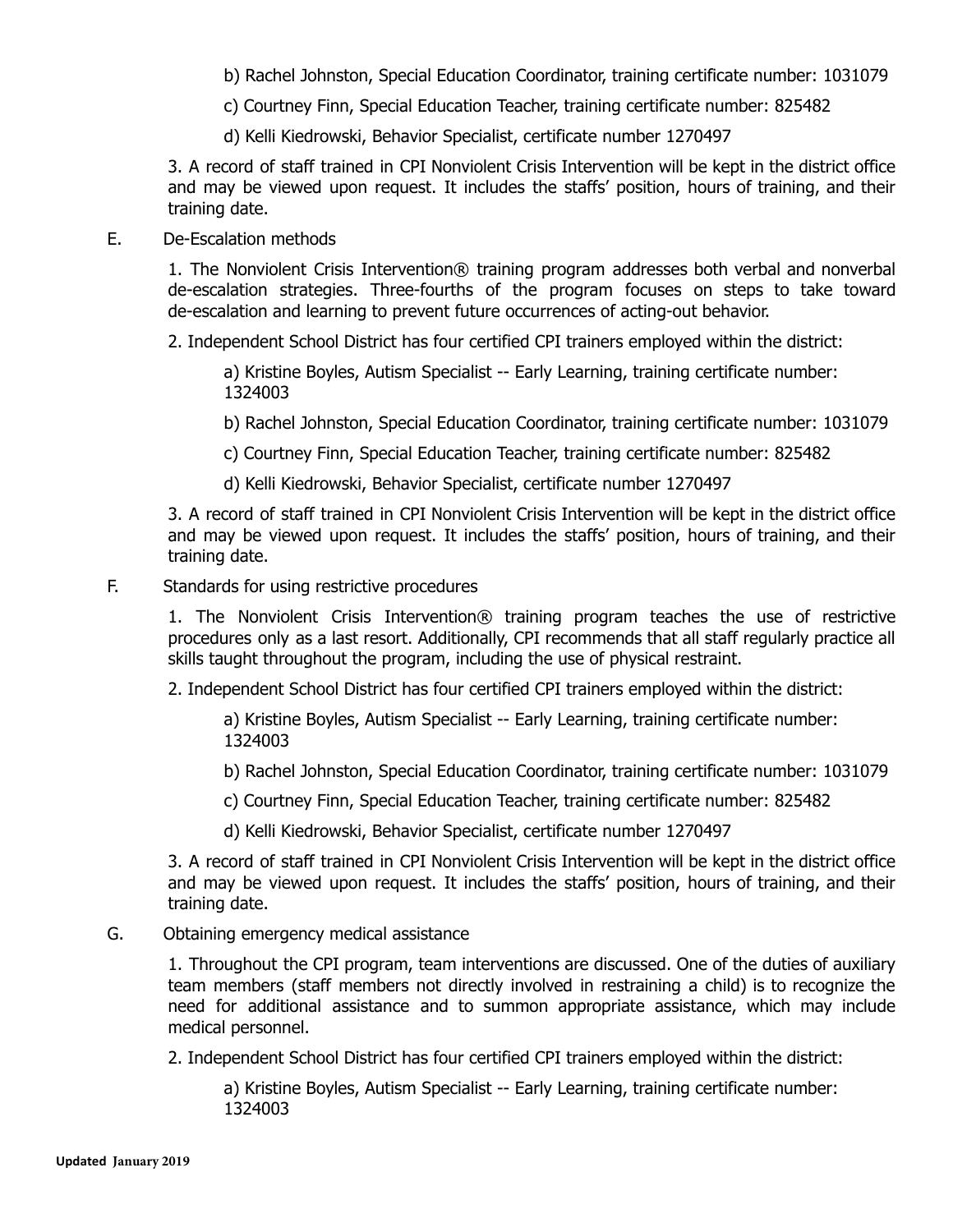b) Rachel Johnston, Special Education Coordinator, training certificate number: 1031079

c) Courtney Finn, Special Education Teacher, training certificate number: 825482

d) Kelli Kiedrowski, Behavior Specialist, certificate number 1270497

3. A record of staff trained in CPI Nonviolent Crisis Intervention will be kept in the district office and may be viewed upon request. It includes the staffs member's position, hours of training, and their training date.

H. The physiological and psychological impact of physical holding and seclusion

1. Training is designed to help participants understand the physiological and psychological impact of restraint in several ways: 1) In the course of learning the techniques, participants are placed in physical restraints by their classmates, and Instructors talk with participants about what this feels like and what it may feel like for those in their charge. 2) Participants come to understand the reasons for avoiding floor restraints and the specific dangers to be aware of if a restraint attempt ends up on the floor. 3) The program discusses in considerable detail the need for re-establishing Therapeutic Rapport following a crisis, as well as the importance of understanding the emotions and potential psychological trauma that a person may feel after being restrained—such as anger, fear, and shame.

2. Independent School District has four certified CPI trainers employed within the district:

a) Kristine Boyles, Autism Specialist -- Early Learning, training certificate number: 1324003

b) Rachel Johnston, Special Education Coordinator, training certificate number: 1031079

c) Courtney Finn, Special Education Teacher, training certificate number: 825482

d) Kelli Kiedrowski, Behavior Specialist, certificate number 1270497

3. A record of staff trained in CPI Nonviolent Crisis Intervention will be kept in the district office and may be viewed upon request. It includes the staffs' position, hours of training, and their training date.

I. Monitoring and responding to a child's physical signs of distress when physical holding is being used

1. In Unit VIII: Nonviolent Physical Crisis Intervention, there is a comprehensive discussion of the risks of restraint use and the importance of monitoring for signs of distress. In their teaching materials, Instructors have access to a list of signs of distress to watch for. CPI Nonviolent Intervention Strategies include the use of three staff members to complete physical holds. Two staff members hold the child, while an Auxiliary staff member monitors the child. Auxiliary team member duties include monitoring for signs of distress so an intervention can be terminated should any signs arise.

2. Independent School District has four certified CPI trainers employed within the district:

a) Kristine Boyles, Autism Specialist -- Early Learning, training certificate number: 1324003

b) Rachel Johnston, Special Education Coordinator, training certificate number: 1031079

c) Courtney Finn, Special Education Teacher, training certificate number: 825482

d) Kelli Kiedrowski, Behavior Specialist, certificate number 1270497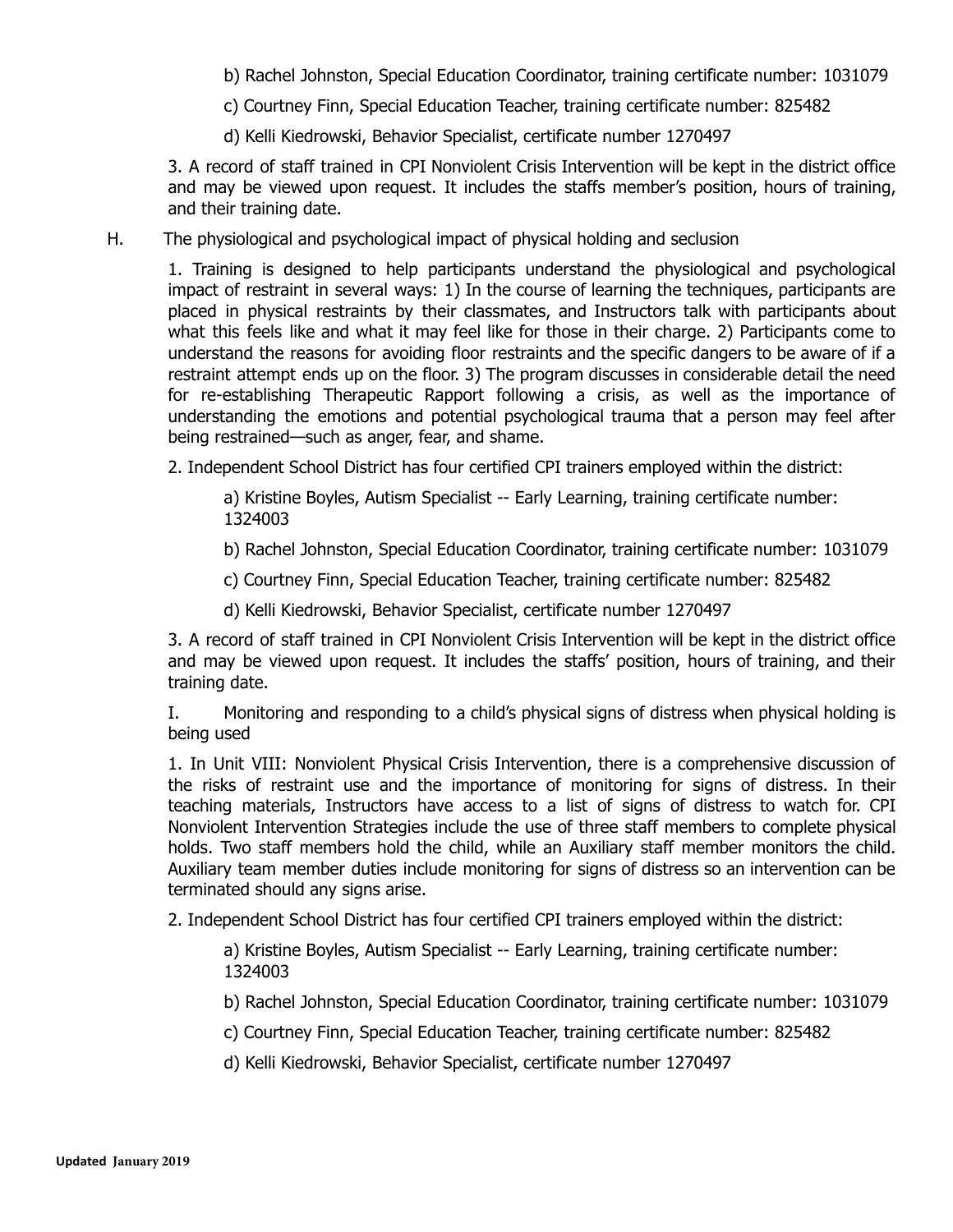3. A record of staff trained in CPI Nonviolent Crisis Intervention will be kept in the district office and may be viewed upon request. It includes the staffs' position, hours of training, and their training date.

I. Recognizing the symptoms of and interventions that may cause positional asphyxia when physical holding is used

1. CPI Nonviolent Intervention Strategies include the use of three staff members to complete physical holds. Two staff members hold the child, while an Auxiliary staff member monitors the child. Auxiliary staff is used to monitor the physical and psychological well being of the individual being restrained, as well as the staff members involved in the restraint. Staff are taught how to recognize when an individual is in distress. The Nonviolent Crisis Intervention ® Participant Workbook includes a comprehensive discussion of restraint-related positional asphyxia.

2. Independent School District has four certified CPI trainers employed within the district:

a) Kristine Boyles, Autism Specialist -- Early Learning, training certificate number: 1324003

b) Rachel Johnston, Special Education Coordinator, training certificate number: 1031079

c) Courtney Finn, Special Education Teacher, training certificate number: 825482

d) Kelli Kiedrowski, Behavior Specialist, certificate number 1270497

3. A record of staff trained in CPI Nonviolent Crisis Intervention will be kept in the district office and may be viewed upon request. It includes the staffs' position, hours of training, and their training date.

## **III. Independent School District 197 is committed to using positive behavioral interventions and supports.**

1. Positive behavioral interventions and supports mean interventions and strategies to improve the school environment and teach children the skills to behave appropriately. A comprehensive Positive Behavioral Interventions and Supports Plan includes a range of intervention strategies that are designed to prevent the problem behavior while teaching socially appropriate alternative behaviors. The goal is an enhanced quality of life for individuals involved and their support providers in a variety of settings. The key features of PBIS, include:

- A prevention-focused continuum of support;
- Proactive instructional approaches to teaching and improving social behaviors;
- Conceptually sound and empirically validated practices;
- Systems change to support effective practices; and
- Data-based decision making.

ISD 197 employs these strategies in its elementary schools, middle schools, and high school. Building principals have been trained in Positive Behavioral Interventions and Supports in November of 2009 as the first stage of implementation of PBIS systems.

### **IV.Independent School District 197 will never use the following prohibited procedures on a child:**

D. Engaging in conduct prohibited under section 121A.58 (corporal punishment);

E. Requiring a child to assume and maintain a specified physical position, activity, or posture that induces physical pain;